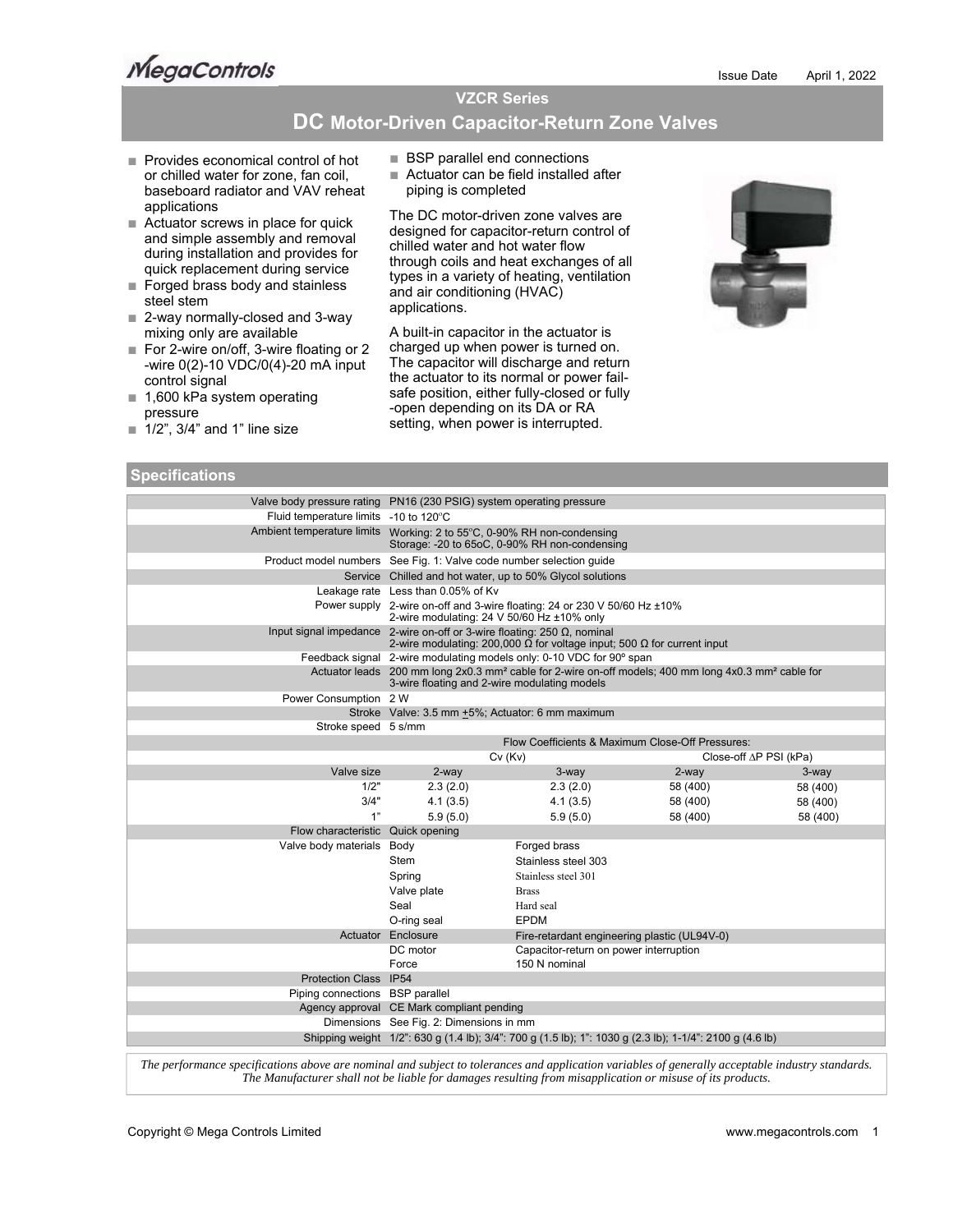### **Fig. 1: Valve Code Number Selection Guide**



**Valve Code Number Designations** 

**Valve Actuator Type**  2 = 2-wire on-off actuator 3 = 3-wire floating actuator 4 = 2-wire modulating actuator

 $A = 24 V 50/60 Hz \pm 10%$  $U = 230 V 50/60 Hz \pm 10%$ 

power supply only.

**Power Supply**

### **Configuration**

### $2 = 2$ -way

 $3 = 3$ -way mixing

### **Valve Size**

 $2 = 1/2$ " (15 mm)  $3 = 3/4" (20 mm)$  $4 = 1" (25 mm)$ 

### **Cv Factor**

 $2 = 2.3$  for  $1/2$ " valve body only  $4 = 4.1$  for  $3/4$ " valve body only 5 = 5.9 for 1" valve body only

# **Pipe Connections**

### $B = BSP$

# **Valve Actuator Type**

 $2 = 2$ -wire on-off

- 3 = 3-wire floating
- 4 = 2-wire modulating

### **Application Overview**

The VZCR Series DC motor-driven capacitor-return zone valves accurately control the flow of chilled water and hot water through coils and heat exchanges of all types, in a wide range of heating, ventilating and air conditioning (HVAC) applications. Each zone valve is operated by a DC motor, proven to be reliable in millions of installation worldwide. The actuator can be removed from the valve body quickly and easily, simplifying installation and servicing. No special linkage kit or commissioning is required.

**Options**  $0 = No$  options **Valve Type** 

**To Order** 

Specify the code number from the Valve Code Number Selection Guide.

Note: modulating models are available with 24 VAC

VZCR = VZCR Series capacitor-return zone valves

When ordering the body and actuator unassembled, enter the body and actuator code numbers as two separate

### **Repair Parts**

Available repair parts for VZCR Series DC motor-driven capacitor-return zone valves include replacement valve bodies and replacement actuators. No other field repairs should be attempted.

### **Manual Opening/Closing of Valve**

Each VZCR Series motor-driven zone valve is supplied with a black protective cap as shown. This cap allows the valve to be opened for system flushing before it is put into operation. Save the cap if subsequent manual valve opening is required. Remove the actuator and screw in the cap for this operation.



items, example: 234B-VZCR and 4A0-VZCR.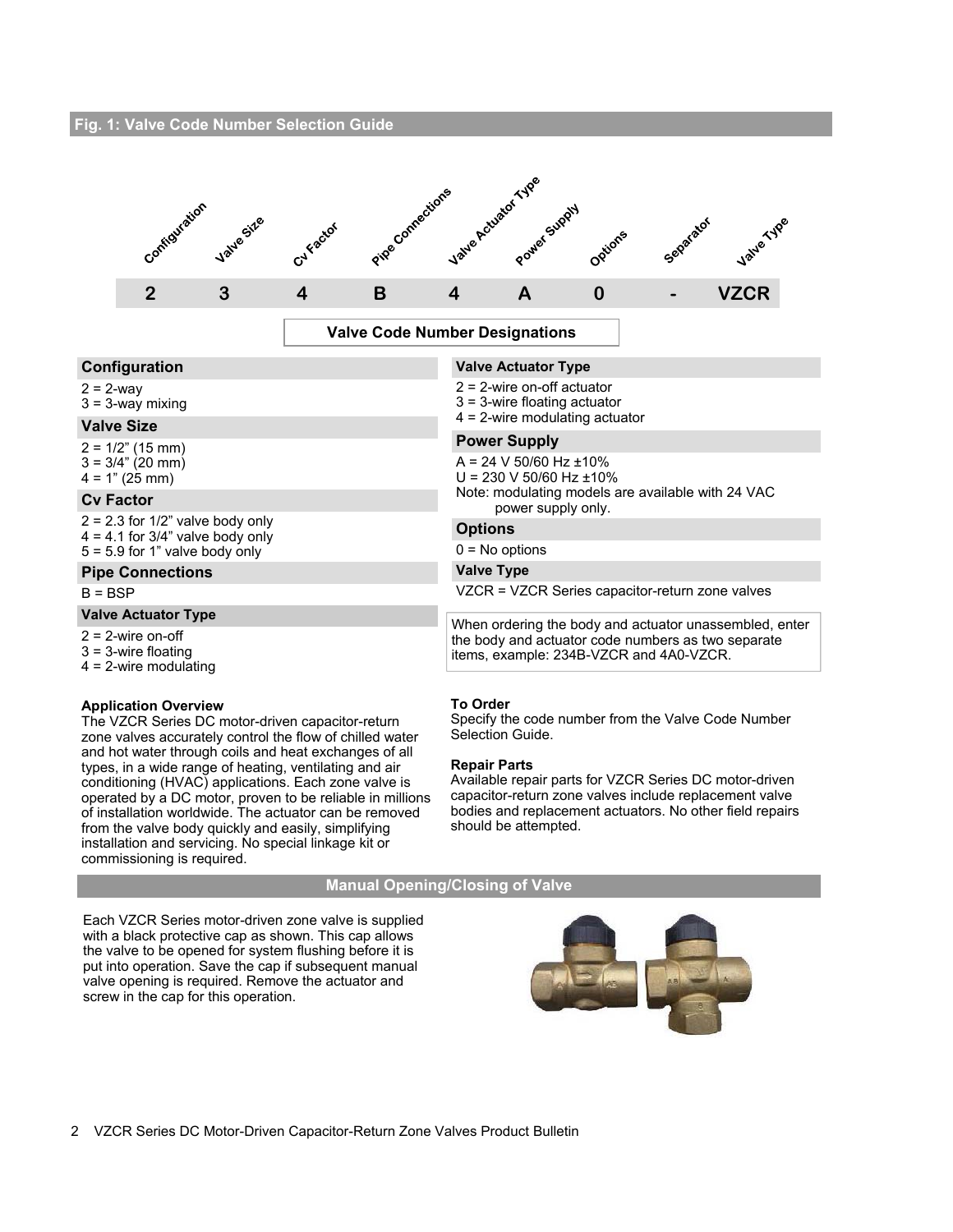### **Fig. 2: Dimensions in mm**



|                   |                   |                   |                    | B                | С               |                     |  |
|-------------------|-------------------|-------------------|--------------------|------------------|-----------------|---------------------|--|
| Valve Size        | 2-Way             | 3-Way             | 2-Way              | 3-Way            | 2-Way           | 3-Way               |  |
| 1/2" BSP parallel | $(2-3/8")$<br>60  | $(2-3/8")$<br>60  | $121.5$ $(4-3/4")$ | 136 (5-3/8")     | $15.5$ $(5/8")$ | $(1 - 3/16")$<br>30 |  |
| 3/4" BSP paralell | (2-9/16")<br>65   | 65 (2-9/16")      | 123.5 (4-7/8")     | 139 (5-1/2")     | 17.5 (11/16")   | 33<br>$(1 - 5/16")$ |  |
| 1" BSP paralell   | $(3-5/16")$<br>84 | $(3-5/16")$<br>84 | 128<br>(5")        | $146$ $(5-3/4")$ | (7/8")<br>22    | $(1 - 9/16")$<br>40 |  |

The valves can be mounted in horizontal or vertical piping. When installed in horizontal piping, the actuator must be above the valve body and can be tilted left or right but it must not be tilted below 85º from vertical. **Notes:**

- Make certain there is no overhead water source that may drip onto valve actuator.
- In normal service, as some condensation may occur on or around the valve, the valve must be installed over a drip pan.
- For maintenance purposes, install the valve with sufficient headroom to allow complete valve actuator removal.

# **PIPING & INSTALLATION**

The zone valves must be piped so that the plug always closes against the direction of flow. Refer to Fig.3 to Fig.5. The valves are designed for application in closed hydronic heating and cooling systems and are not recommended for use in systems requiring high amounts of make-up water (open systems). High levels of dissolved oxygen and chlorine found in open systems may attack the valve materials and result in premature failure.

# **Mounting Mounting Mounting Orientation**



In horizontal piping applications, mount the valve within 85º of the upright position.

### **Notes:**

- 2-way and 3-way valves are always closed at Port "A" when no power is applied to the motor.
- On power-up, the valve closes to Port "B" on 3-way valves.
- Orient the 3-way valve body as needed for normallyclosed or normally-open flow through coil.